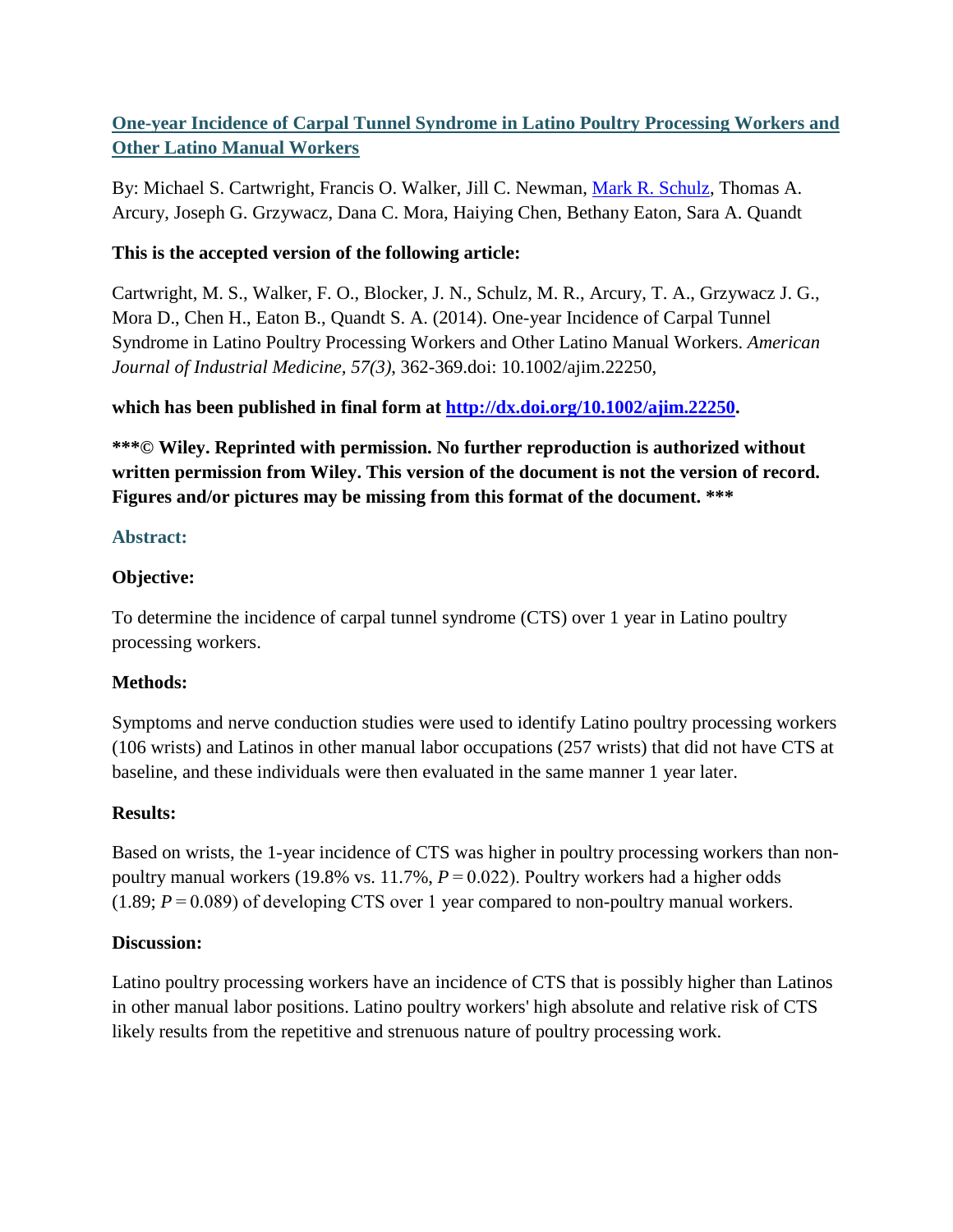**Keywords:** occupational health | vulnerable populations | manufacturing | immigrant workers | carpal tunnel syndrome

#### **Article:**

### **INTRODUCTION**

Carpal tunnel syndrome (CTS) is a condition that typically results in some combination of numbness, tingling, pain, and weakness in the affected hand. It occurs secondary to damage or irritation of the median nerve at the wrist [Gelberman et al., 1981], and therefore is a common work-related condition in manual labor occupations requiring repetitive use of the hands [Frost et al., 1998]. It is estimated to affect 2.7% of the general population, results in \$500 million in healthcare costs in the United States yearly, and is a leading cause of workers' compensation claims [Stevens et al., 1988; Atroshi et al., 1999; Herbert et al., 1999]. The Bureau of Labor statistics reports that the incidence of CTS among workers in the manufacturing industry is 2.4/10,000 [BLS, ]. Although significant, the incidence rate may be underestimated by 40% or more [Leigh, 2012]. Workers often do not report musculoskeletal disorders, and physicians are often not trained to identify musculoskeletal disorders as occupational disorders, therefore contributing to underreporting of these conditions [Azaroff et al., 2002].

Poultry processing, one segment of the manufacturing industry, typically requires repetitive hand movements to hang, kill, pluck, clean, eviscerate, cut, package, and box poultry at a rapid pace. Workers also frequently clean and repair equipment, assemble boxes, and move heavy pallets [Fink, 1998; U.S. Department of Labor, 2001]. Throughout the United States many poultry processing workers are now immigrant Latinos [Fink, 1998], and this group of workers faces unique challenges because of language and cultural barriers and reluctance to complain about work conditions [Marin et al., 2009a, 2009b]. It has recently been demonstrated that Latino poultry processing workers have a high prevalence of CTS, which exceeds the prevalence of CTS in other manual laborers and affects between 6.5% and 59.2% of poultry processing workers, depending on the methods used to define CTS [Cartwright et al., 2012b]. However, there are no data on incidence of CTS in this population.

Latino workers represent 15% of the United States workforce [Toossi, 2012] yet they have higher than average injury and fatality rates [Smith, 2012]. Latino workers, especially those who are foreign born, are concentrated in occupations such as manufacturing with the highest prevalence of labor law violations [Pinedo et al., 2011]. While it is widely agreed in the literature that reported injury rates do not reflect real injury rates due to underreporting [Smith, 2012], underreporting is especially problematic among Latino workers. These workers belong to a vulnerable population, which is often hidden and afraid to report their injuries because they fear retaliation [Smith,2012]. Furthermore, many of the new settlement areas where Latinos have migrated in the past two decades and where the majority of poultry production takes place are located in the southern United States [National Chicken Council, 2010; Passel et al., 2011]. Most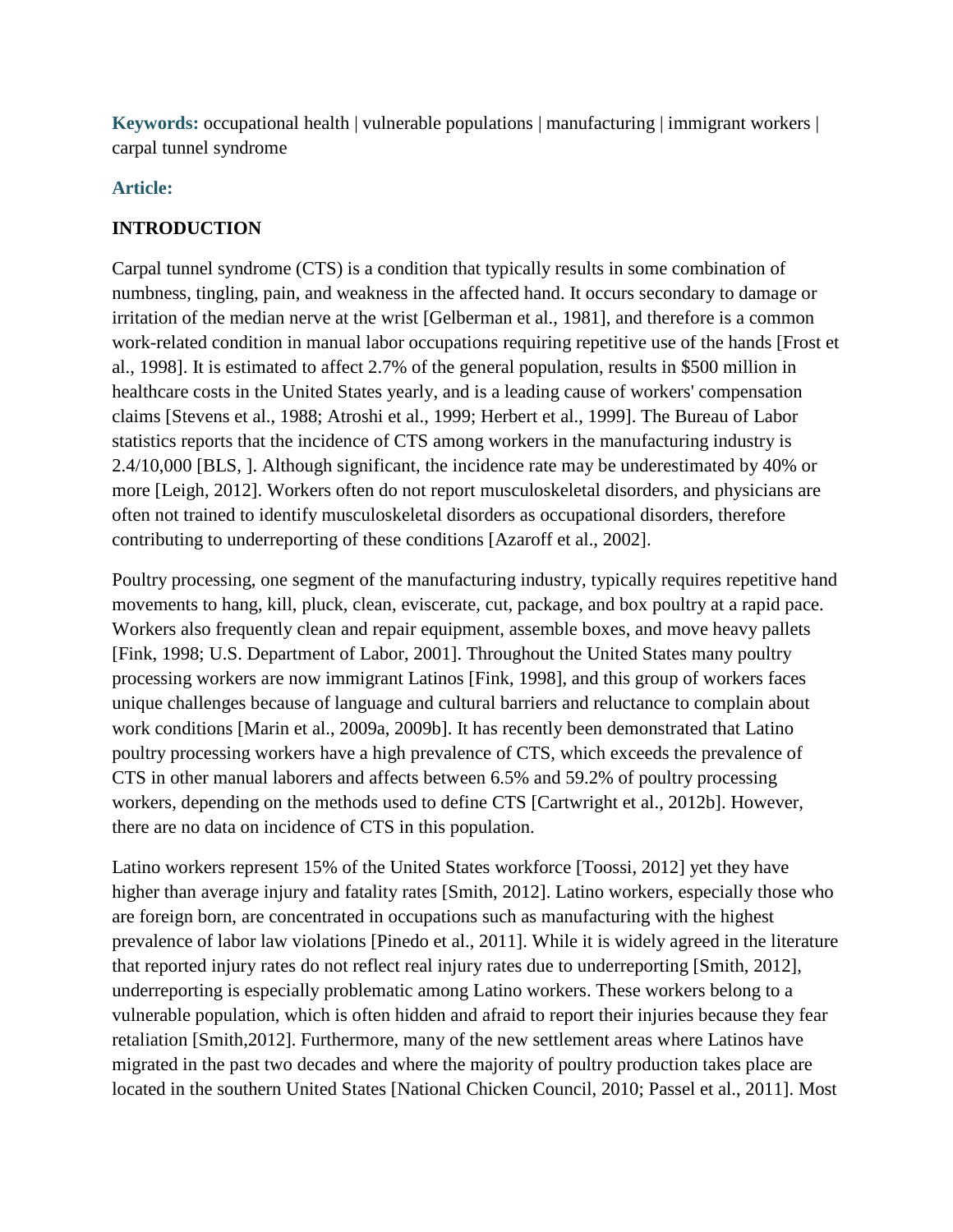southern states have statutes that are unfavorable to collective bargaining and unions do not have a strong presence, further contributing to the underreporting of injuries. Because these workers are hard to reach, and there is often no access for outside groups to conduct occupational health research at these worksites, the literature addressing prevalence and incidence of injuries among Latino workers is limited.

As Latino workers are projected to become one of the fastest growing groups in the US workforce [Toossi, 2012], it is important to have better data regarding the incidence of injury rates among this group of workers. The purpose of this study is to assess the incidence of CTS development over 1 year in Latino poultry processing workers, and to identify factors associated with incident CTS.

### **METHODS**

#### **Participants**

Prior to the initiation of data collection, this study was approved by the Institutional Review Board at Wake Forest School of Medicine. All participants signed informed consent, and they were paid \$40 for each data collection clinic they attended. This study was part of a larger project to evaluate multiple health issues facing Latino poultry processing workers, and the data collection methods below have also been described elsewhere [Cartwright et al., 2012b].

Starting in June 2009, Latinos in poultry and non-poultry manual labor occupations were recruited from four counties in western North Carolina to participate in a study of neurologic, musculoskeletal, dermatologic, and pulmonary conditions related to work. Community-based sampling of dwelling units was performed with a focus on areas with a high proportion of Latinos, and those that self-identified as Latino or Hispanic, were 18 or older, and worked in manual labor occupations were recruited. More than one resident per dwelling could be recruited, if eligible. Work in poultry processing was defined as having a non-supervisory position in a poultry plant, which included jobs from receiving through sanitation. Non-poultry manual labor positions included landscaping, construction, restaurant work, hotel work, child care, and manufacturing. If non-poultry workers had previously worked more than 6 months in poultry processing, or had worked in poultry processing in the past 2 years, they were excluded from the study. Those that enrolled in the study underwent an hour-long interview, which focused on many aspects of their health and occupation. They then attended a data collection clinic and all participants, including those without symptoms, underwent testing, including a questionnaire, a hand diagram, and nerve conduction studies related to CTS. Based on the case definition of CTS described below, those without CTS at the baseline data collection clinic were then invited to attend a second data collection 1 year later. The final follow-up data collection clinic occurred in November 2011, and in total there were 12 data collection clinics, which occurred on Sundays evenly distributed throughout the study period. Since a small number of participants were expected to change jobs between baseline and follow-up, the final analyses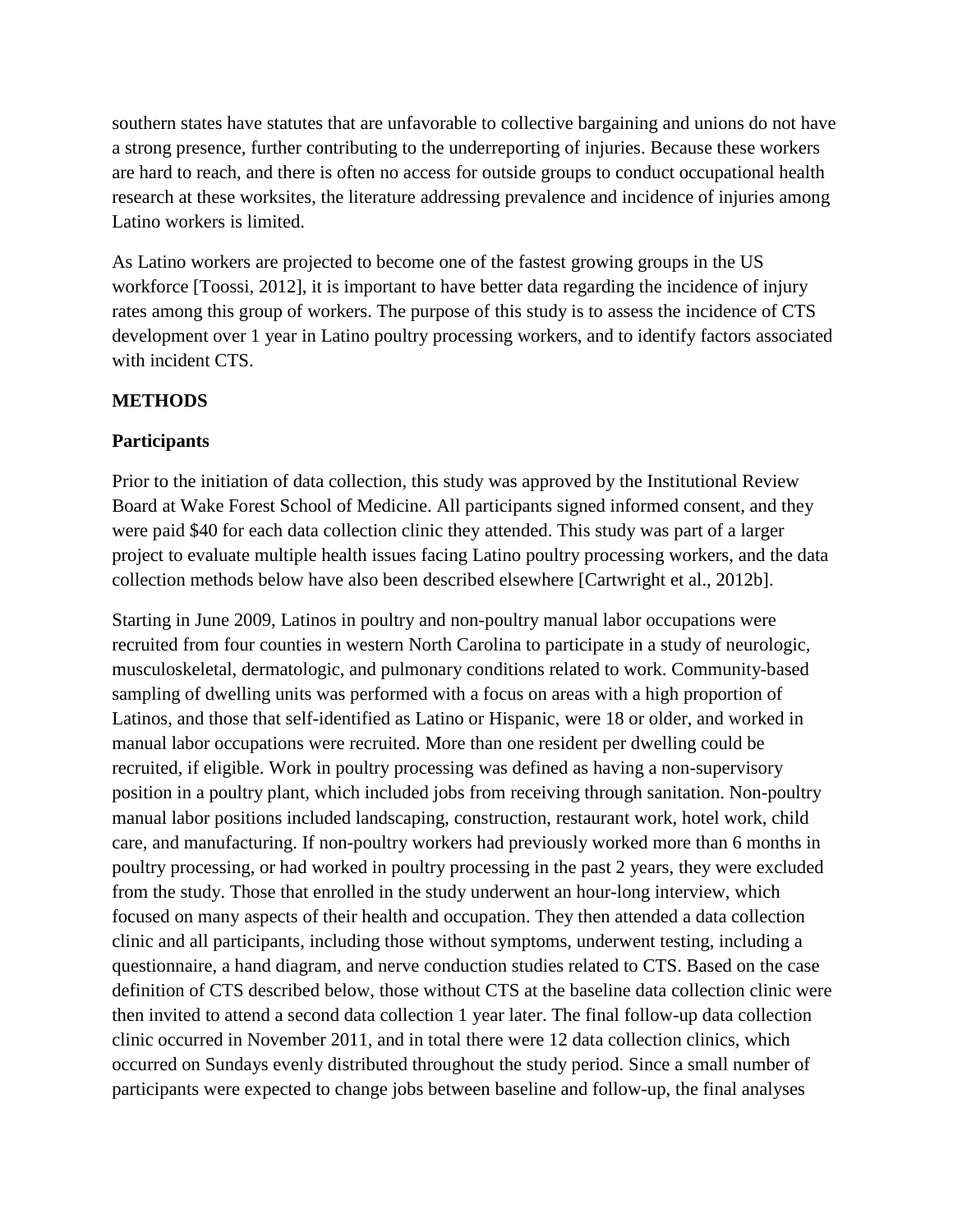were calculated using two different methods; one based on the initial classification of the participants into poultry or non-poultry groups (even if they changed jobs) and the second excluding all participants that had a change in job status during follow-up. It was found that excluding those with a job change did not alter the data substantially, so the reported results are based on the first method, in which participants were categorized based on their initial classification of poultry or non-poultry groups.

Over the first 2 years of the study 1,526 individuals were screened, 957 were eligible for enrollment, 742 underwent interviews, 518 attended baseline data collection clinic, and 513 had nerve conduction studies and filled out hand diagrams at the baseline data collection clinic (1,026 wrists). Two hundred sixty-four participants were identified as not having CTS at baseline and were invited to return to a second data collection clinic 1 year later. Of those, 173 (65.5%) returned for 1 year follow-up. This group included 50 poultry workers and 123 non-poultry workers without CTS in either wrist. In addition, there were 6 poultry workers and 11 nonpoultry workers that were invited back for the dermatologic portion of the study that had no CTS in one of their wrists, and they were included when the data was analyzed on a wrist, rather than an individual, basis. This resulted in 106 total wrists without CTS in the poultry group and 257 total wrists without CTS in the non-poultry group. Of note, at follow-up five poultry and six nonpoultry had changed jobs and two poultry and nine non-poultry were unemployed, but these participants were all analyzed based upon the group in which they were initially classified.

### **Clinical Evaluations**

Each participant's baseline height, weight, and body mass index (BMI) were obtained. Participants were asked if they had numbness, pain, or weakness in their hands for 2 or more days in the previous month, and if they answered affirmatively, they completed the Katz hand diagram to describe the distribution of symptoms. The hand diagrams were scored "unlikely" (0), "possible" (1), "probable" (2), or "classic" (3) for CTS based upon previously published methods for scoring of the diagram, and each diagram was scored by two clinicians (M.S.C. and F.O.W.) blinded to the participant's occupation and nerve conduction results [Katz and Stirrat, 1990]. The hand diagrams were performed at both the baseline and 1 year follow-up visits. No disagreements in hand diagram scoring occurred.

### **Nerve Conduction Studies**

Study participants underwent bilateral nerve conduction studies using a Teca TD10 Electromyograph (Teca Corporation, Pleasantville, NY) at baseline and follow-up. Studies were performed by experienced technicians blinded to the participant's occupation and clinical evaluations. If necessary, hands were warmed to 32 degrees Celsius, and median and ulnar antidromic sensory studies were performed, stimulating the wrist and recording with ring electrodes 140 mm distally on the 2nd and 5th fingers. The onset and peak latencies were recorded, and those with non-recordable median sensory potentials underwent orthodromic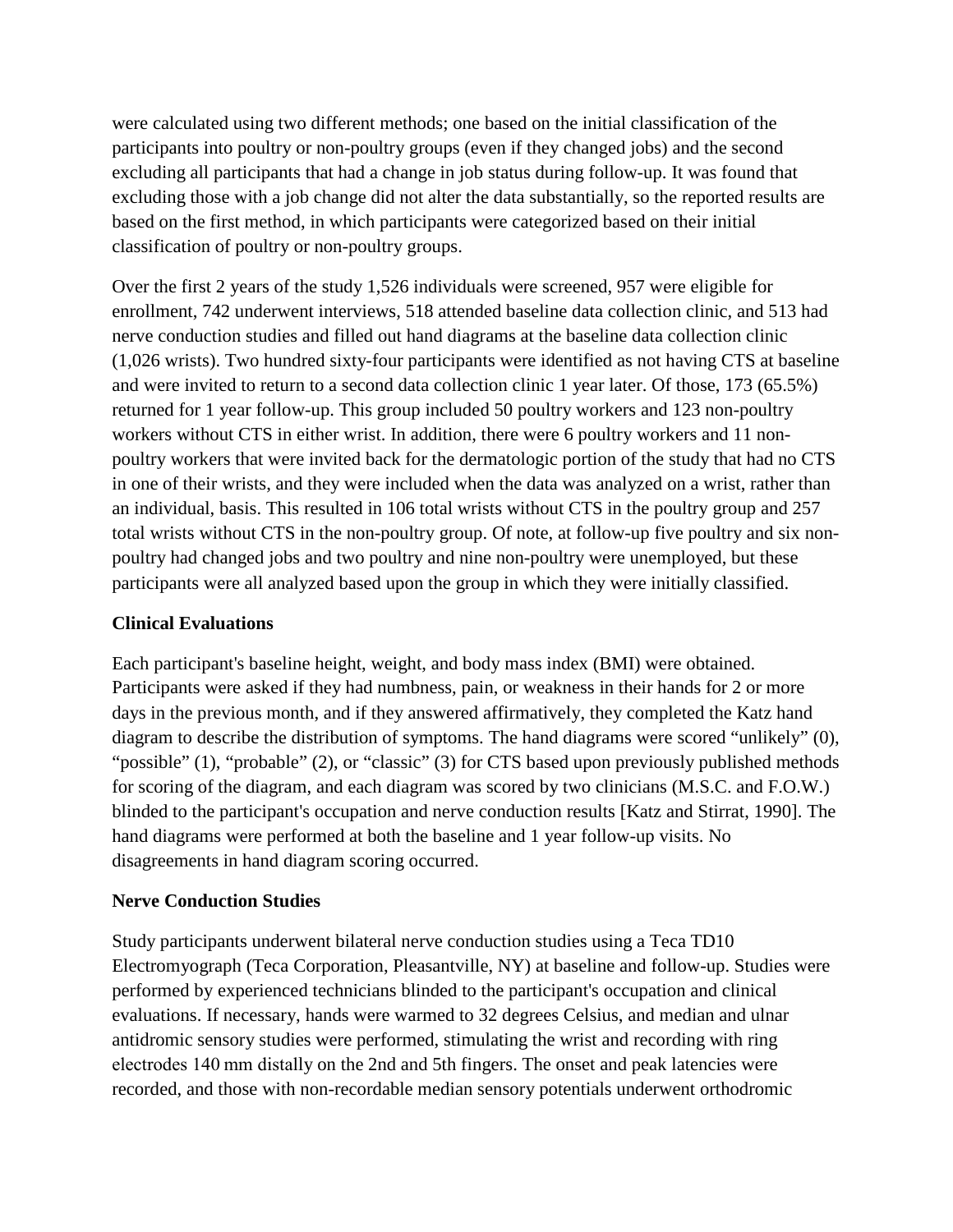median motor studies stimulating at the wrist and recording from the abductor pollicis brevis muscle.

### **Measures**

CTS was defined using a combination of symptoms, as reported through the Katz hand diagram, and nerve conduction study abnormalities. If the hand diagram was scored a 1, 2, or 3, then the participant was assigned a score of "1" for symptoms; if not, the participant was assigned a "0." Peak median and ulnar sensory latencies were compared. If the median was less than 0.49 ms longer than the ulnar, it was scored a "0;" if it was 0.50 to 0.79 ms longer, it was scored a "1;" and if it was >0.80 ms longer, it was scored a "2." The symptom score and nerve conduction score were then added, and a total score of 0 was defined as "no CTS," 1–2 as "possible CTS," and 3 as "CTS." Similar CTS case definitions, with 0.50 and 0.80 ms cut-offs for peak latency difference, have been used in previous studies [Werner et al., 2001]. This scoring system was applied to each wrist that was studied, and those that scored a 0 bilaterally during the initial visit were invited to return 1 year later. In addition, others invited back for the dermatologic portion of the study with a 0 in just one wrist were also invited to participate. In addition to defining CTS at the wrist level, individuals were defined as having "no CTS" if both wrists were scored as "0," "possible CTS" if one or both wrists was scored a "1 or 2," and "CTS" if either wrist was scored a "3." Statistical analyses were performed considering both the wrist level and individual level for defining CTS.

In order to potentially identify factors that may increase the risk of CTS, poultry workers underwent standardized interviews regarding their work schedule and environment. They were asked to identify which of the following tasks they performed: cutting, eviscerating, washing, trimming, deboning, receiving, hanging, killing, plucking, packing, sanitation, chilling, and other. Those who performed a single task >50% of the time were categorized into that task for statistical analyses. If they performed multiple duties and no single task occupied more than 50% of their time, they were categorized into "multiple tasks." Many of the tasks require similar movements; four groups were created. The groups include: packing, sanitation, chilling, and other (category 1); cutting, eviscerating, wash-up, trimming, and deboning (category 2); receiving, hanging, killing, and plucking (category 3); and multiple jobs (category 4).

### **Statistical Analyses**

In general, descriptive statistics were calculated as means and standard deviations for continuous variables, and percentages and frequencies for discrete variables. Baseline personal characteristics were compared between the poultry and non-poultry groups using Student's *t*-tests for continuous variables and  $\chi^2$  tests of association for categorical variables. To calculate CTS incidence, the percentage of wrists that went from a baseline CTS score of 0 to possible (score of 1–2) and definite (score of 3) CTS at 1 year were calculated for both groups and compared using Fisher's exact test. In addition, the percentage of individuals was calculated that went from no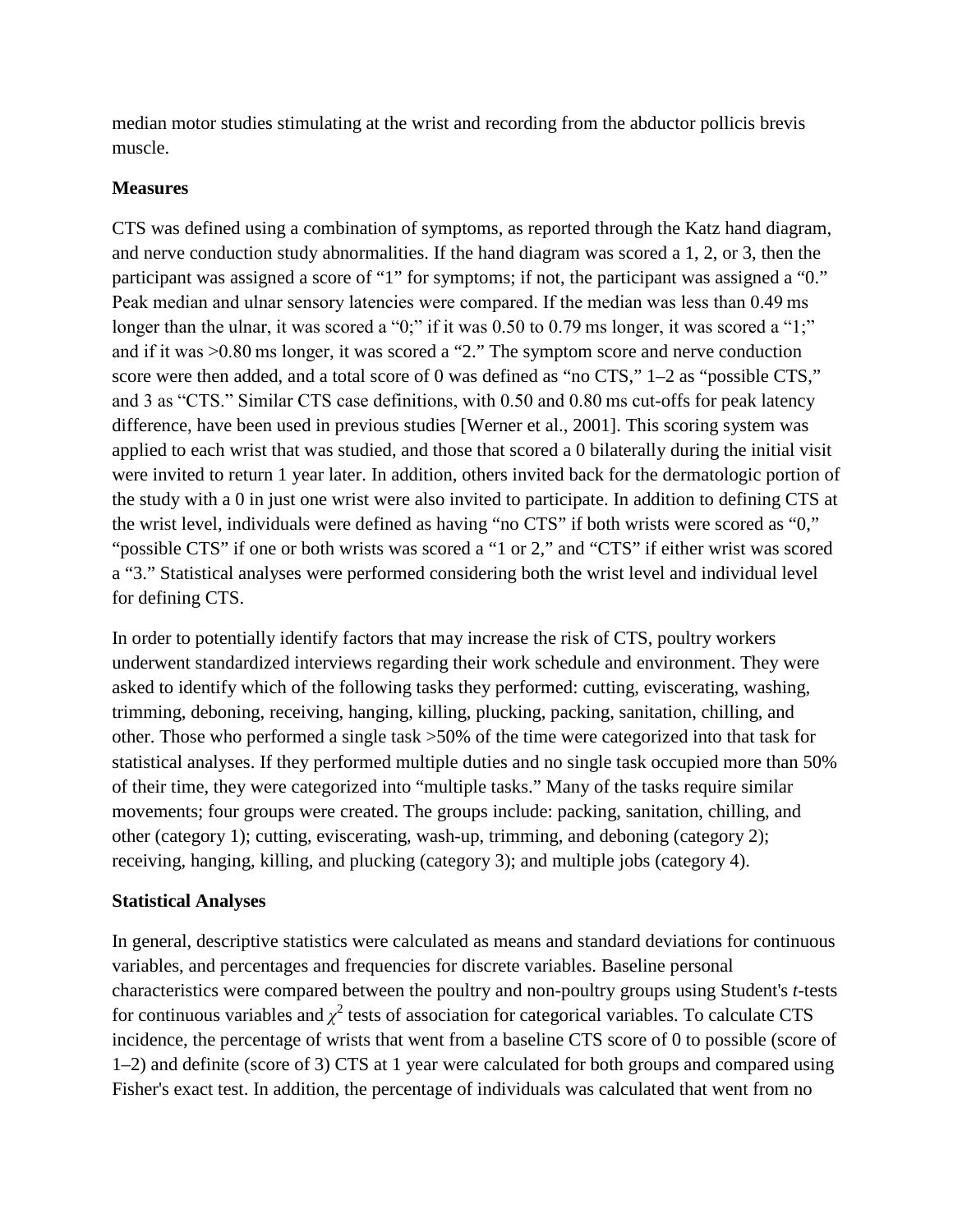CTS (bilateral score of 0) at baseline to unilateral or bilateral CTS at 1 year, as defined by both the strict (only definite CTS) and less strict (possible or definite CTS) definitions of CTS. The incidence of CTS at the individual level was also compared between the poultry and non-poultry groups using  $\chi^2$  tests of association or Fisher's exact test when the expected value for any cell was 5 or fewer observations.

At the wrist level, adjusted odds ratios and 95% confidence intervals were calculated using multivariate logistic regression to determine predictors of CTS incidence. The model included poultry work, age, BMI, and gender and controlled for dwelling clustering, correlation between wrists in an individual, and data collection site strata. In only poultry workers, CTS incidence was described by age, BMI, gender, and job task as means and standard deviations or percentages and frequencies Bivariate analyses comparing 1-year incident CTS and risk factors were assessed using logistic regression and controlling also for dwelling clustering, correlation between wrists in an individual, and site strata. All wrist-level analyses were performed on two distinct groups; one group with all wrists included (363 wrists) and the other group with only those wrists from individuals with bilateral CTS (346 wrists). Since no meaningful differences were detected using these two populations, all wrist-level results reported in this manuscript include all wrists free of CTS at baseline. All *P* values were considered significant at the 0.05 level and statistical calculations were performed using SAS Version 9.2 (SAS, Cary, NC).

### **RESULTS**

The baseline personal characteristics for the poultry processing workers and non-poultry workers are described in Table I, and there were no statistically significant differences between the poultry and non-poultry workers in regards to age, BMI, gender, spoken language, and level of education. The 1-year incidence of CTS, in all participants, poultry processing workers, and nonpoultry workers is described in Table II. At the wrist level, 19.8% of poultry workers developed possible or definite CTS at 1 year compared to 11.7% of non-poultry workers ( $P = 0.022$ ). At the individual level, the increased incidence of CTS in the poultry workers compared to the nonpoultry workers did not reach statistical significance. However, statistical significance was approached when evaluating the development of bilateral CTS using the less strict definition  $(12.0\%$  vs. 4.9%,  $P = 0.095$ ) and when evaluating the development of unilateral CTS using the strict definition  $(4.0\% \text{ vs. } 0.0\%, P = 0.082)$ .

**Table I.** Baseline Personal Characteristics in the Poultry ( $N = 56$ ) and Non-Poultry ( $N = 134$ ) Laborers

| <b>Characteristic</b> | All laborers, mean<br>[SD] or N (column<br>$\frac{0}{0}$ | Poultry, mean<br>[SD] or N (column<br>$\frac{6}{2}$ | Non-poultry, mean<br>[SD] or N (column<br>$\frac{6}{2}$ | P-<br><b>Value</b> |
|-----------------------|----------------------------------------------------------|-----------------------------------------------------|---------------------------------------------------------|--------------------|
| Age                   | $30.6$ [8.3]                                             | $30.8$ [9.3]                                        | $30.5$ [7.9]                                            | 0.862              |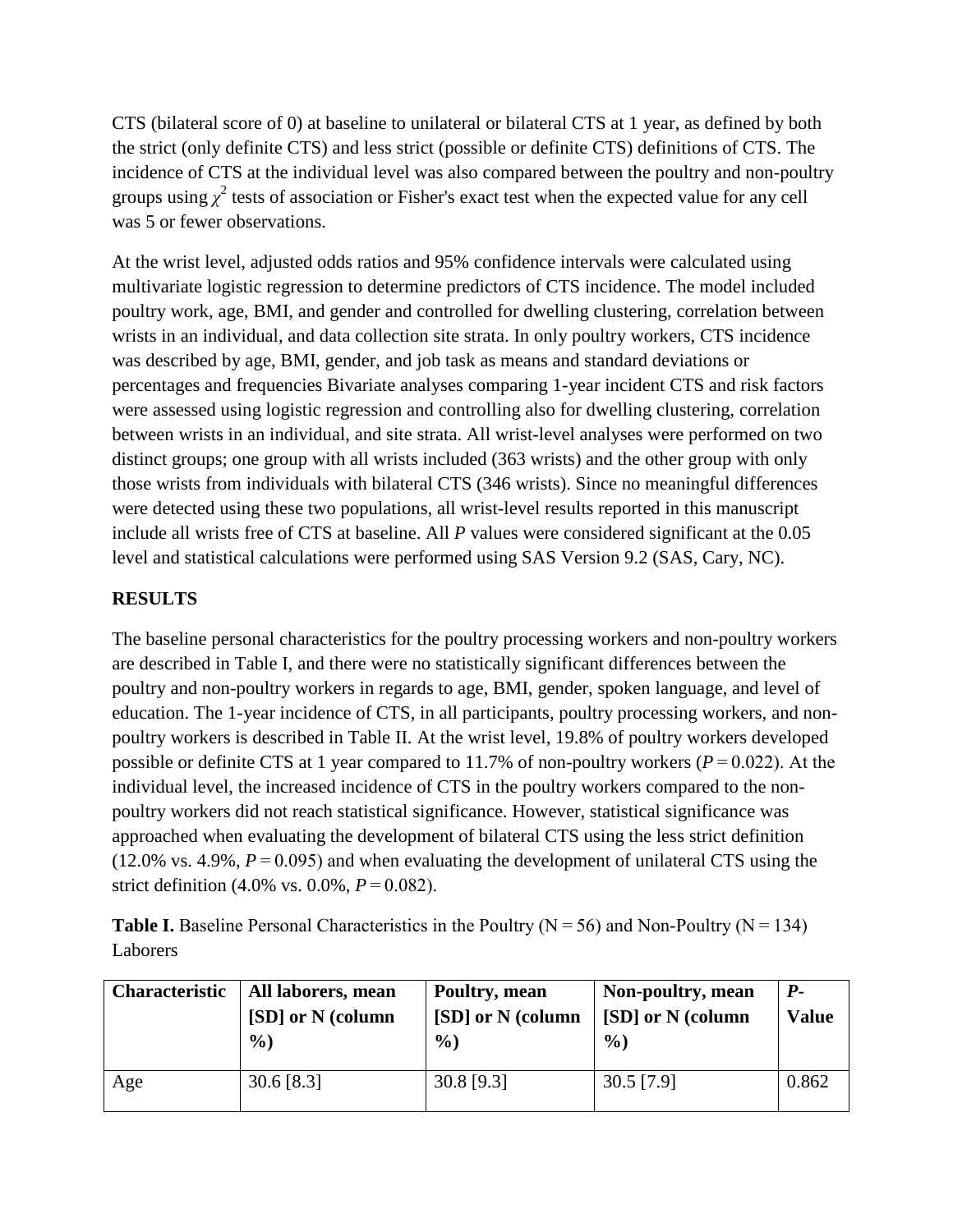| <b>BMI</b>              | 28.1 [4.6] | 27.8 [4.8] | 28.1 [4.5] | 0.681 |
|-------------------------|------------|------------|------------|-------|
| Gender                  |            |            |            |       |
| Male                    | 102(53.7)  | 29(51.8)   | 73 (54.5)  | 0.734 |
| Female                  | 88 (46.3)  | 27(48.2)   | 61(45.5)   |       |
| Spoken                  |            |            |            | 0.270 |
| language                |            |            |            |       |
| Indigenous <sup>a</sup> | 41(21.7)   | 15(26.8)   | 26(19.6)   |       |
| Non-                    | 148 (78.3) | 41 (73.2)  | 107(80.4)  |       |
| indigenous              |            |            |            |       |
| Education               |            |            |            | 0.590 |
| $0 - 6$ years           | 97(51.1)   | 31(55.4)   | 59 (48.0)  |       |
| $7-9$ years             | 54 (28.4)  | 16(28.6)   | 35(28.5)   |       |
| $10+ years$             | 39(20.5)   | 9(16.1)    | 29(23.6)   |       |

a Indigenous refers to individuals in whose childhood homes a Native American language, rather than Spanish, was spoken.

| <b>Table II.</b> The 1-Year Incidence of Carpal Tunnel Syndrome in Poultry and Non-Poultry Workers |  |  |
|----------------------------------------------------------------------------------------------------|--|--|
|----------------------------------------------------------------------------------------------------|--|--|

|                                                                       | All workers, N<br>$\text{(column }\%)$ | Poultry, N<br>$\left(\text{column } \% \right)$ | Non-poultry, N<br>$\text{(column }\% )$ | $P-$<br><b>Value</b> |
|-----------------------------------------------------------------------|----------------------------------------|-------------------------------------------------|-----------------------------------------|----------------------|
| By wrists $(N=363)^{a}$                                               |                                        |                                                 |                                         | 0.022                |
| Developed possible CTS                                                | 49(13.5)                               | 19(17.9)                                        | 30(11.7)                                |                      |
| Developed definite CTS                                                | 2(0.6)                                 | 2(1.9)                                          | 0(0.0)                                  |                      |
| By individuals $(N = 173)$ ;<br>possible or definite CTS <sup>b</sup> |                                        |                                                 |                                         |                      |
| Developed unilateral CTS                                              | 24(13.9)                               | 8(16.0)                                         | 16(13.0)                                | 0.606                |
| Developed bilateral CTS                                               | 12(6.9)                                | 6(12.0)                                         | 6(4.9)                                  | 0.095                |
| Developed unilateral or                                               | 36(20.8)                               | 14(28.0)                                        | 22(17.9)                                | 0.137                |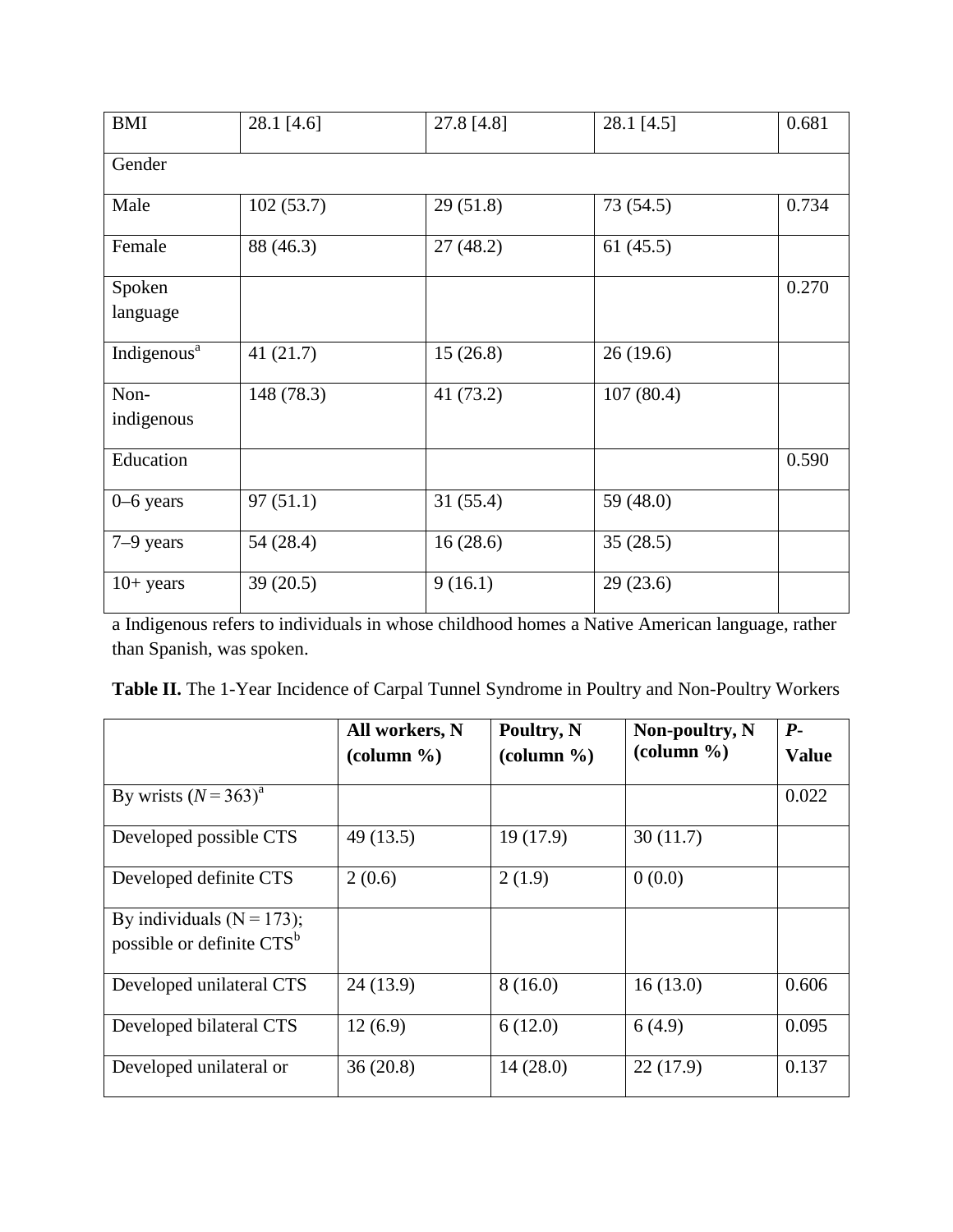| bilateral CTS                                                  |        |        |      |       |
|----------------------------------------------------------------|--------|--------|------|-------|
| By individuals $(N = 173)$ ;<br>only definite CTS <sup>a</sup> |        |        |      |       |
| Developed unilateral CTS                                       | 2(1.2) | 2(4.0) | 0(0) | 0.082 |
| Developed bilateral CTS                                        | 0(0)   | 0(0)   | 0(0) |       |
| Developed unilateral or<br>bilateral CTS                       | 2(1.2) | 2(4.0) | 0(0) | 0.082 |

The data in this table are reported based on both the wrist and individual level; therefore, the number of wrists affected when totaled by column will not be equal for each separate section. a Fisher's exact test.

b Chi-squared test.

Table IIIa includes the adjusted odds ratios for the development of CTS at the wrist level when controlling for type of work, age, BMI, and gender. Of these variables, only poultry work was associated with an increased odds ratio that approached statistical significance at 1.89  $(P = 0.089)$ . Table IIIb is similar, but includes the adjusted odds ratios for the development of CTS at the participant level. Similar to the wrist level results, the highest odds ratio is for poultry work (1.81), but it does not reach statistical significance ( $P = 0.139$ ). Finally, when only those in poultry work were assessed to determine factors that may increase the incidence of CTS, none of the assessed variables (age, BMI, gender, poultry task) approached statistical significance (Table IV).

**Table IIIa.** Adjusted Odds Ratios for the Incidence of Carpal Tunnel Syndrome at the Wrist Level ( $N = 363$  Wrists)

| <b>Characteristic</b>                 | <b>AOR</b> | 95% CI     | P-Value |
|---------------------------------------|------------|------------|---------|
| Type of work                          |            |            | 0.089   |
| Poultry                               | 1.89       | 0.91, 3.96 |         |
| Non-poultry <sup><math>a</math></sup> |            |            |         |
| $Age^b$                               | 1.01       | 0.96, 1.06 | 0.708   |
| $BMI^b$                               | 1.02       | 0.95, 1.09 | 0.597   |
| Gender                                |            |            | 0.558   |
| Male                                  | 1.23       | 0.61, 2.49 |         |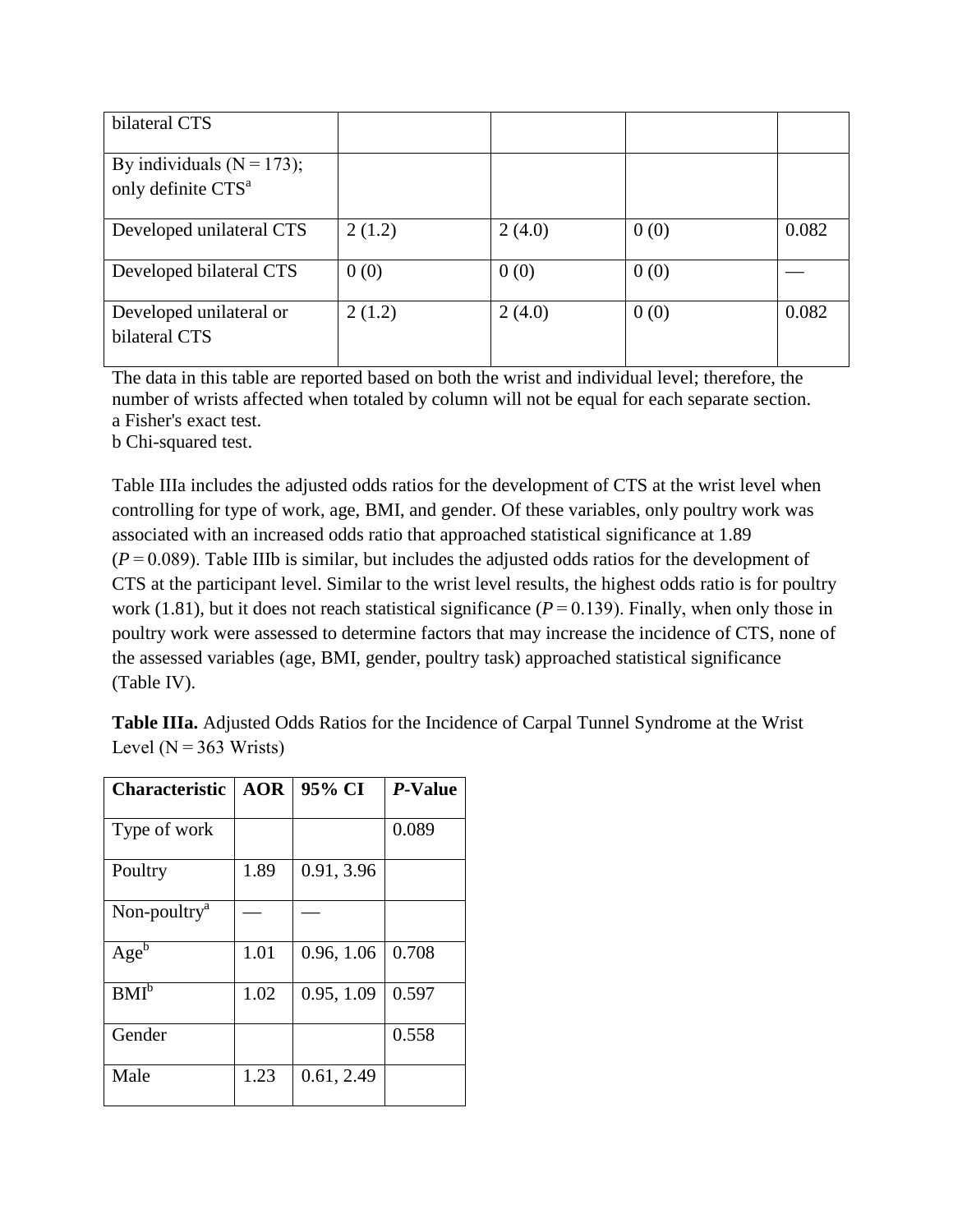| Female <sup>a</sup> |  |  |
|---------------------|--|--|
|                     |  |  |

AOR, adjusted odds ratio.

a Reference category.

b Treated as continuous variables, adjusted odds ratios reported for a one point increase in the variable of interest.

**Table IIIb.** Adjusted Odds Ratios for the Incidence of Carpal Tunnel Syndrome at the Individual Level ( $N = 173$  Individuals)

| <b>Characteristic</b>    | <b>AOR</b> | 95% CI     | P-Value |
|--------------------------|------------|------------|---------|
| Type of work             |            |            | 0.139   |
| Poultry                  | 1.81       | 0.83, 3.98 |         |
| Non-poultry <sup>a</sup> |            |            |         |
| $Age^b$                  | 1.00       | 0.95, 1.05 | 0.969   |
| $BM\overline{D}$         | 1.02       | 0.94, 1.10 | 0.713   |
| Gender                   |            |            | 0.583   |
| Female                   |            |            |         |
| Male <sup>a</sup>        | 1.24       | 0.58, 2.67 |         |

AOR, adjusted odds ratio.

a Reference category.

b Treated as continuous variables, adjusted odds ratios reported for a one point increase in the variable of interest.

**Table IV.** Characteristics Potentially Associated With the Incidence of Carpal Tunnel Syndrome in Poultry Workers ( $N = 106$  Wrists)

| <b>Characteristic</b> | No CTS, mean<br>[SD] or N (row<br>$\%$ | <b>Possible CTS, mean</b><br>[SD] or N (row $\%$ ) | CTS, mean<br>$[SD]$ or N (row<br>$\frac{0}{0}$ | <b>Bivariate</b><br>analysis |                                  |
|-----------------------|----------------------------------------|----------------------------------------------------|------------------------------------------------|------------------------------|----------------------------------|
|                       |                                        |                                                    |                                                | <b>OR</b>                    | $\boldsymbol{P}$<br><b>Value</b> |
| Age <sup>a</sup>      | 29.9 [8.0]                             | $34.5$ [14.1]                                      | 28.0 [1.4]                                     | 1.04                         | 0.185                            |
| BMI <sup>a</sup>      | 27.7 [4.9]                             | 27.9 [3.4]                                         | $30.0$ [3.3]                                   | 1.02                         | 0.723                            |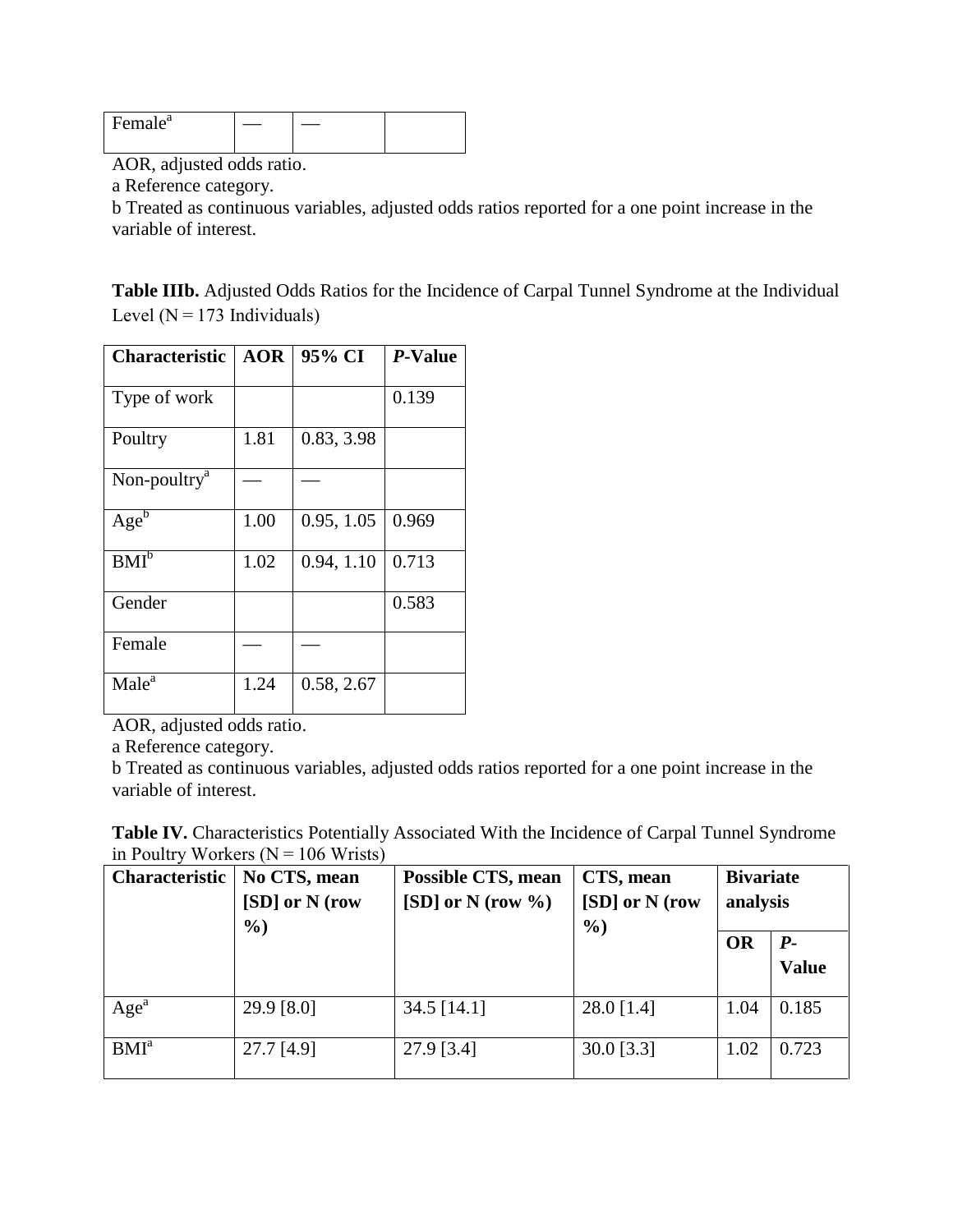| Gender                        |              |              |            |      |       |
|-------------------------------|--------------|--------------|------------|------|-------|
|                               |              |              |            |      |       |
| Female                        | 43 (82.7%)   | 8 (15.4%)    | $1(1.9\%)$ | 0.73 | 0.601 |
|                               |              |              |            |      |       |
| Male <sup>b</sup>             | 42 (77.8%)   | $11(20.4\%)$ | $1(1.9\%)$ |      |       |
|                               |              |              |            |      |       |
| Poultry Job Task <sup>c</sup> |              |              |            |      |       |
|                               |              |              |            |      |       |
| Category $1b$                 | 32 (76.2%)   | $9(21.4\%)$  | $1(2.4\%)$ |      |       |
|                               |              |              |            |      |       |
| Category 2                    | 35 (83.3%)   | $6(14.3\%)$  | $1(2.4\%)$ | 0.64 | 0.515 |
|                               |              |              |            |      |       |
| Category 3                    | $10(90.9\%)$ | $1(9.1\%)$   | 0(0)       | 0.32 | 0.307 |
|                               |              |              |            |      |       |
| Category 4                    | 8 (72.7%)    | 3(27.3%)     | 0(0)       | 1.20 | 0.851 |
|                               |              |              |            |      |       |

*a* Treated as continuous variables, odds ratios reported for a one point increase in the variable of interest.

*b* Reference category.

*c* Category 1: Packing, Sanitation, Chilling, Other; Category 2: Cutting, Eviscerating, Wash-up, Trimming, Deboning; Category 3: Receiving, Hanging, Killing, Plucking; Category 4: Multiple job tasks.

#### **DISCUSSION**

One of the challenges of CTS, from both a clinical and research standpoint, is defining the presence of the condition. The diagnosis can be based on symptoms, examination findings, nerve conduction studies, neuromuscular ultrasound, response to surgery, or a combination of these parameters [Stevens, 1997; Rempel et al., 1998; Keith et al., 2009; Cartwright et al., 2012a]. In research settings, in particular, defining the presence of CTS may be limited by time and financial constraints. In addition, CTS can also be described on either a wrist or individual level, and different cut-offs can be applied to alter the accuracy of each diagnostic test. Given these diagnostic challenges, the incidence data in this study are presented in a variety of manners to increase clinical relevance and allow for comparison to previous studies. Using a strict definition of CTS, in which both clinical and electrodiagnostic abnormalities must be present, two wrists on two separate poultry workers went from no evidence of CTS at baseline to definite CTS at 1 year, and none of the non-poultry manual workers developed definite CTS. This resulted in 1.9% of wrists and 4.0% of individuals developing CTS after 1 year in poultry processing. When a less strict definition of CTS was applied, 19.8% of wrists and 28.0% of poultry workers developed CTS over 1 year, compared to 11.7% of wrists and 17.9% of individuals in non-poultry manual laborers, with the data based on the wrist level reaching statistical significance ( $P = 0.022$ ). Based on these findings, it is possible that Latinos employed in poultry processing have a higher 1-year incidence of CTS than Latinos employed in other manual labor positions.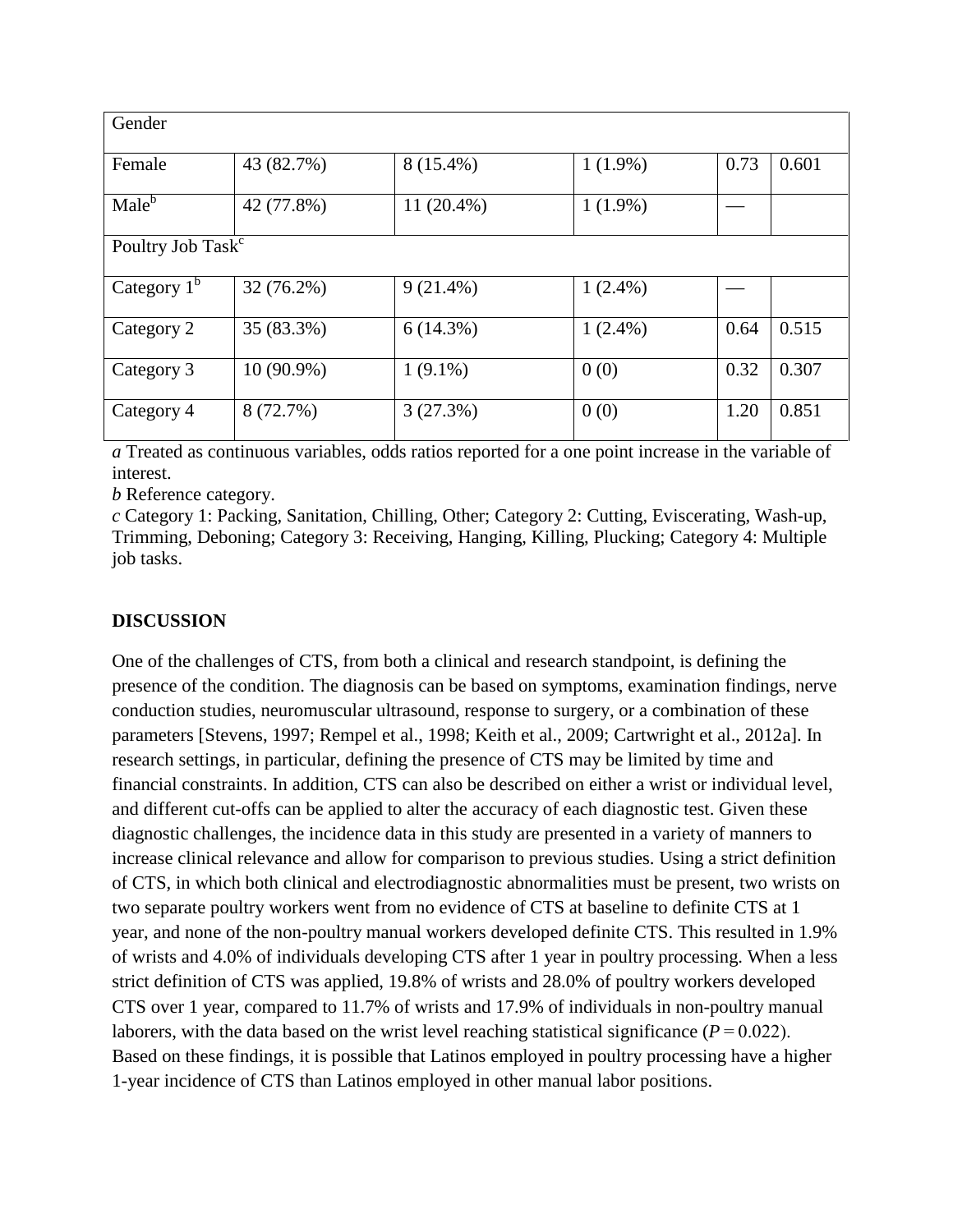There are only a few prospective studies of CTS incidence in the literature. Silverstein et al. [2010] examined workers in manufacturing at baseline and 1 year, using symptoms and nerve conduction studies to define CTS, and found that at 1 year 1.05% of 479 wrists developed CTS. This is slightly less than the 1.9% (strict definition) and certainly less than then 19.8% (less strict definition) of wrists in poultry workers that developed CTS at 1 year. On an individual rather than wrist level, Werner et al. [2005] found that 4.5% of auto assembly workers developed CTS over 1 year, using clinical symptoms and nerve conduction studies (latency 0.5 ms or greater in the median compared to ulnar sensory response) to define CTS. Using similar criteria, Gell et al. [2005] found a 7% incidence of CTS over an average of 5.4 years in industrial and clerical workers, or 1.2% per year. Direct comparison of the incidence in auto assembly, industrial, and clerical workers to poultry workers is challenging because the case definitions of CTS differ in these studies, but on an individual level our study found between 4.0% (strict definition) and 28% (less strict definition and similar to the definition used by Werner and Gell) of poultry workers developed CTS over 1 year. Other studies, using only clinical symptoms to define CTS, have detected higher incidence rates at 1 year, but not as high as the 19.8% of wrists and 28.0% of individuals detected amongst poultry workers in this study. For example, Andersen and coworkers used symptoms obtained through surveys to determine that 5.5% of 5,658 computer users in Denmark developed CTS at 1 year. Of interest, Nathan et al. [2005] examined 148 industrial workers at baseline and again 17 years later, using symptoms and nerve conduction studies to define CTS, and found that 28% of workers developed CTS over this extended follow up.

Another finding of note in this study is that traditional risk factors for CTS, such as higher age, higher BMI, and female gender did not predict the development of CTS over 1 year in this population of manual workers. Our previous examination of the prevalence of CTS in Latino manual workers did show a modest association between CTS and higher age and BMI, but not female gender [Cartwright et al.,2012b]. The reason these traditional risk factors do not appear to carry as much importance for the incidence of CTS in this population is not known, but it is possible that the manual labor performed by this group is a greater risk factor than higher age and BMI and female gender, as has been suggested in other studies of CTS incidence in occupations requiring forceful exertion [Burt et al., 2013].

While this study is one of the few prospective investigations of CTS, and it provided significant insight into this condition in poultry processing workers, it did have some limitations. First, although the study initially started with a large number of participants, the final analyses included just 56 poultry workers and 134 non-poultry workers with no CTS at baseline and full 1-year follow up data. A larger study population would have increased the power to detected statistically significant differences at the individual level. Second, there are certain types of nerve conduction studies, such as palmar mixed comparison studies, that are more sensitive for the diagnosis of CTS than the antidromic sensory responses used in this study. We did not use the more sensitive studies because they are more technically challenging, especially in the field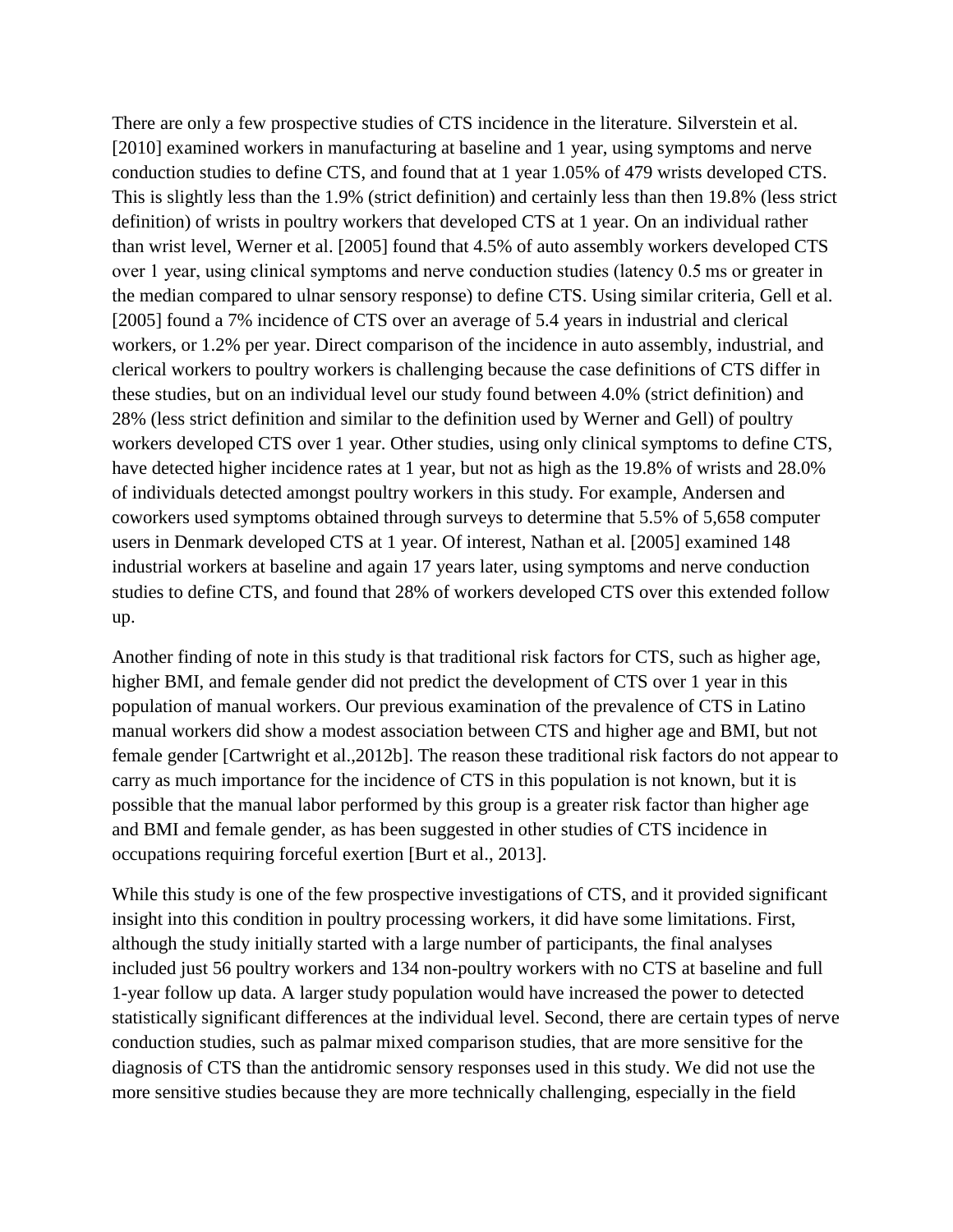setting. Using these more sensitive nerve conduction studies might have increased the incidence of CTS in both groups slightly. Third, the comparison group in this study also had a relatively high 1-year incidence of CTS, which likely occurred because some were involved in occupations requiring repetitive wrist movements, such as landscaping, construction, restaurant work, and manufacturing. While this is an appropriate comparison group, the high incidence of CTS in this group made it more challenging to document statistically significant increases in the poultry workers. Fourth, the length of time each worker was employed in their current position was not included in the analyses. It is difficult to speculate how this may have affected the results, since it is possible that a longer employment might lead to more cumulative trauma and a higher likelihood of CTS, or conversely a worker that is intrinsically more resistant to the development of CTS might stay in the same job longer, so they are less prone to develop CTS over the length of the study. Either way, this is a limitation of the current study. Finally, we used a hand diagram, rather than a detailed history and physical examination, to diagnose CTS. This accepted approach was used because a detailed clinical evaluation would not have been feasible with the number of participants in this study, but a detailed history and examination might have slightly increased our diagnostic accuracy for CTS [Rempel et al., 1998].

Given the high 1-year incidence of CTS amongst poultry workers, the increased incidence compared to other manual laborers, and our previous finding of an increased prevalence of CTS in poultry workers compared to non-poultry manual laborers [Cartwright et al., 2012b], it is possible that poultry processing predisposes workers to the development of CTS. The current study did not identify any specific job tasks that significantly increased the risk of CTS, but the study of CTS prevalence in poultry workers did identify an association with performing multiple jobs (odds ratio $= 2.66$ ,  $P = 0.0035$ ) and a trend towards a positive association in those that were involved in cutting, eviscerating, wash-up, trimming, and deboning (odds ratio $= 1.57$ ,  $P = 0.0661$ ).

The increased risk of CTS in the current group of poultry workers, with at least 4.0% of workers developing CTS over 1 year, likely results from the strenuous and repetitive nature of poultry processing. Employers and regulators should consider this risk in an effort to improve the overall health of this vulnerable population. While the benefit of specific interventions to decrease the incidence of CTS has not been proven, policies to provide more rest from repetitive hand movements, improve ergonomics, and increase screening for CTS should be considered to help decrease the high incidence of CTS in this group of workers [Dick et al., 2011].

### **REFERENCES**

Atroshi I, Gummesson C, Johnsson R, Ornstein E, 1999. Ranstam J, Rosen I. Prevalence of carpal tunnel syndrome in a general population. *JAMA* **282**:153–158.

Azaroff LS, Levenstein C, Wegman DH. 2002. Occupational injury and illness surveillance: Conceptual filters explain underreporting.*Am J Public Health* **92**:1421–1429.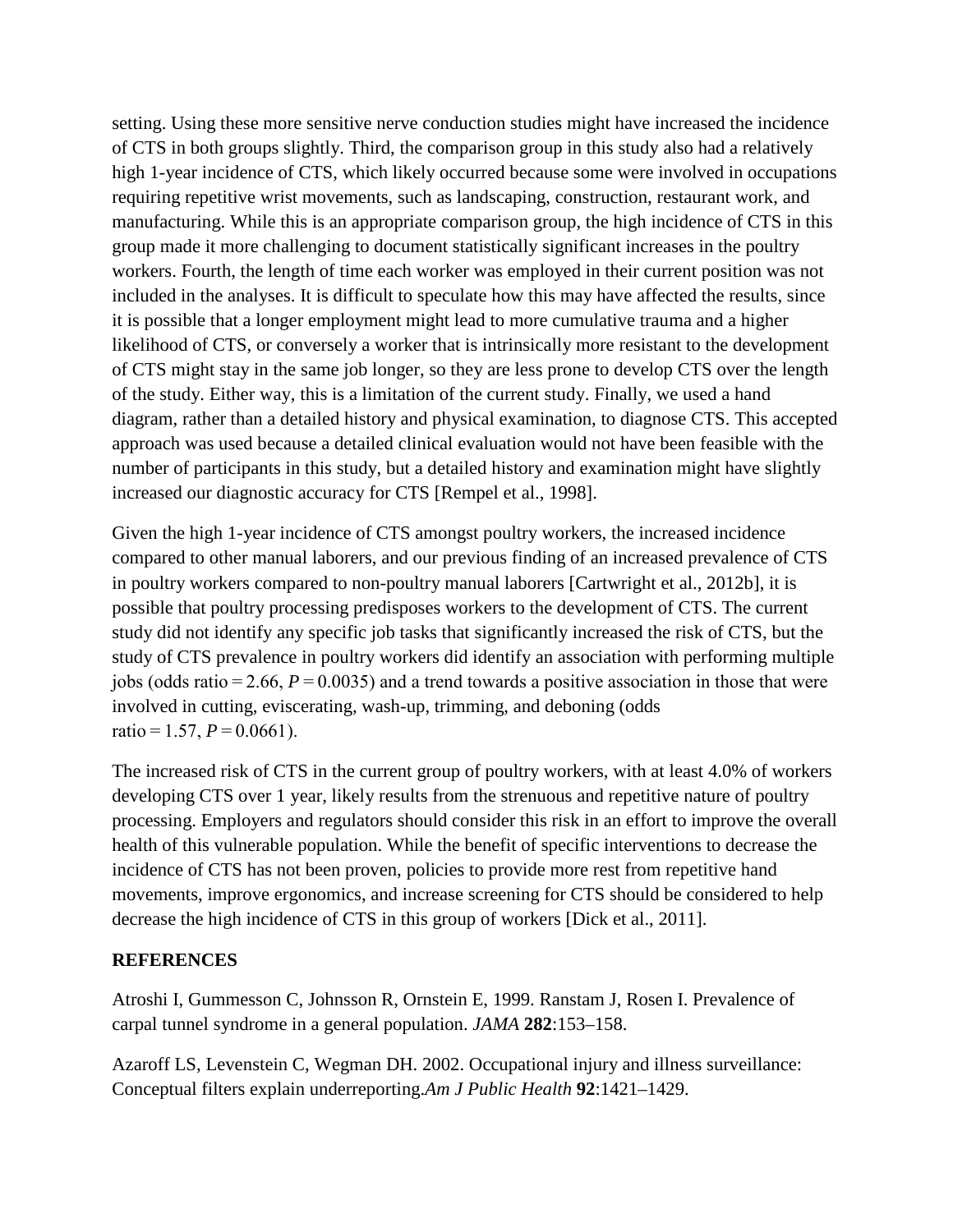Bureau, of Labor Statistics. U.S. Department of Labor, Survey of Occupational Injuries and Illnesses in Cooperation with Participating State Agencies Table II. Median days away from work, number, and incidence rate for nonfatal occupational injuries and illnesses involving days away from work by industry and selected nature of injury, 2011. Available at: http://www.bls.gov/news.release/osh2.t02.htm. Accessed December 20, 2012.

Burt S, Deddens JA, Crombie K, Jin Y, Wurzelbacher S, Ramsey J. 2013. A prospective study of carpal tunnel syndrome: Workplace and individual risk factors. *Occup Environ Med* **70**:568–574.

Cartwright MS, Hobson-Webb LD, Boon AJ, Alter KE, Hunt CH, Flores VH, Werner RA, Shook SJ, Thomas TD, Primack SJ, Walker FO.2012a. Evidence-based guideline: Neuromuscular ultrasound for the diagnosis of carpal tunnel syndrome. *Muscle Nerve***46**:287– 293.

Cartwright MS, Walker FO, Blocker JN, Schulz MR, Arcury TA, Gzywacz JR, Mora D, Chen H, Marín AJ, Quandt SA. 2012b. The prevalence of carpal tunnel syndrome in latino poultryprocessing workers and other Latino manual workers. *J Occup Environ Med* **54**:198–201.

Dick FD, Graveling RA, Munro W, Walker-Bone K. 2011. Workplace management of upper limb disorders: A systematic review. *Occup Med (Lond)* **61**:19–25.

Fink D. 1998. *Cutting into the Meatpacking Line: Workers and Change in the Rural Midwest*. Chapel Hill: University of North Carolina Press.

Frost P, Andersen JH, Nielsen VK. 1998. Occurrence of carpal tunnel syndrome among slaughterhouse workers. *Scand J Work Environ Health* **24**:285–292.

Gelberman RH, Hergenroeder PT, Hargens AR, Lundborg GN, Akeson WH. 1981. The carpal tunnel syndrome. A study of carpal canal pressures. *J Bone Joint Surg Am* **63**:380–383.

Gell N, Werner RA, Franzblau A, Ulin SS, Armstrong TJ. 2005. A longitudinal study of industrial and clerical workers: Incidence of carpal tunnel syndrome and assessment of risk factors. *J Occup Rehab* **15**:47–55.

Herbert R, Janeway K, Schechter C. 1999. Carpal tunnel syndrome and workers' compensation among an occupational clinic population in New York State. *Am J Ind Med* **35**:335–342.

Katz JN, Stirrat CR. 1990. A self-administered hand diagram for the diagnosis of carpal tunnel syndrome. *J Hand Surg Am***15**:360–363.

Keith MW, Masear V, Chung KC, Maupin K, Andory M, Amadio PC, Watters WC III, Goldberg MJ, Harolson RH III, Turkelson CM, Wies JL, McGowan R. 2009. American Academy of Orthopaedic Surgeons Clinical Practice Guideline on diagnosis of carpal tunnel syndrome. *J Bone Joint Surg Am* **91**:2478–2479.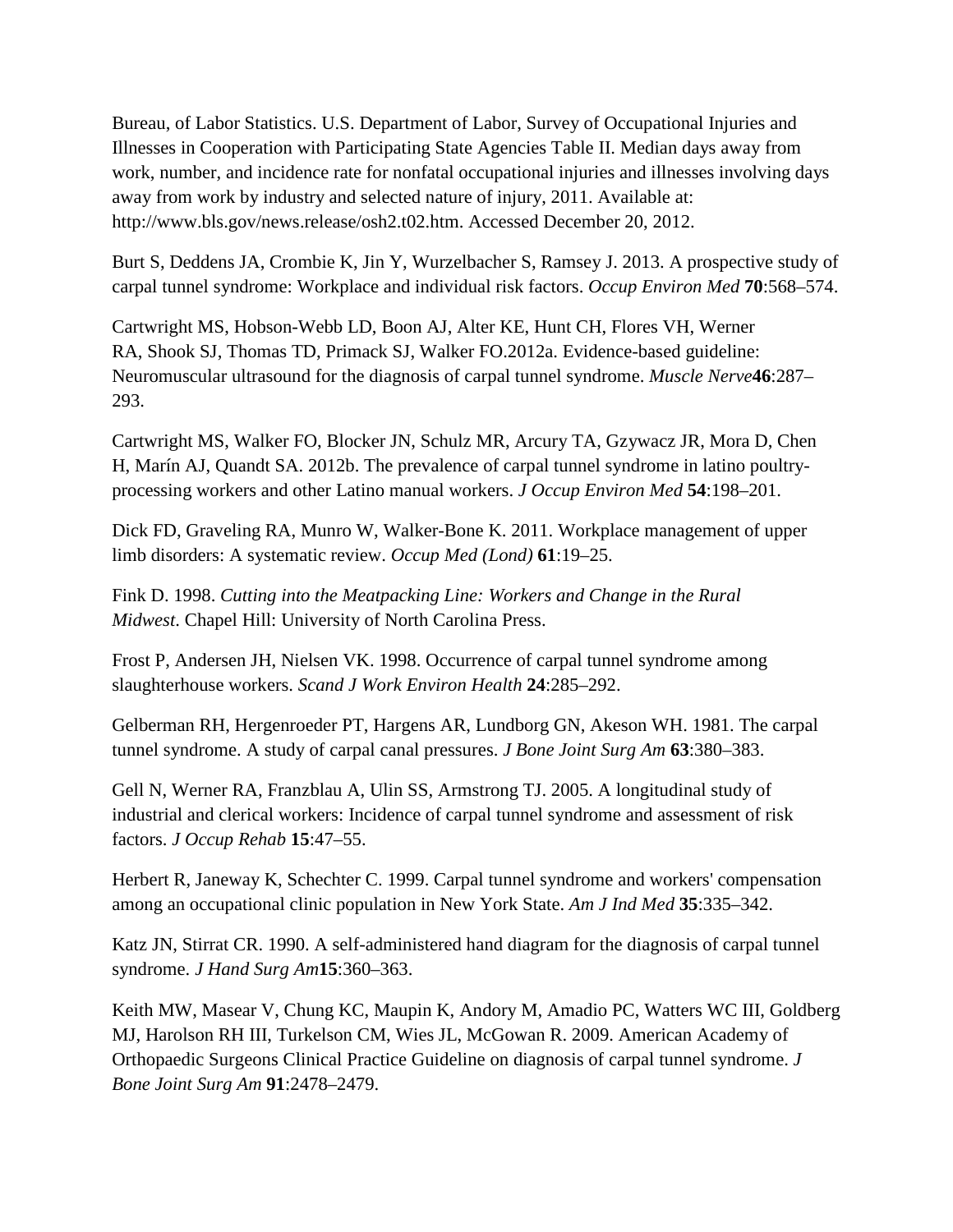Leigh JP. 2012. Numbers and costs of occupational injury and illness in low-wage occupations [White paper]. Retrieved from http://defendingscience.org/low-wage-workers.

Marin A, Carrillo L, Arcury TA, Grzywacz JG, Coates ML, Quandt SA. 2009a. Ethnographic evaluation of a lay health promoter program to reduce occupational injuries among Latino poultry processing workers. *Public Health Rep* **124**(Suppl 1):36–43.

Marin AJ, Grzywacz JG, Arcury TA, Carrillo L, Coates ML, Quandt SA. 2009b. Evidence of organizational injustice in poultry processing plants: Possible effects on occupational health and safety among Latino workers in North Carolina. *Am J Ind Med* **52**:37–48.

Nathan PA, Istvan JA, Meadows KD. 2005. A longitudinal study of predictors of researchdefined carpal tunnel syndrome in industrial workers: Findings at 17 years. *J Hand Surg Br* **30**:593–598.

National Chicken Council. 2010. Top broiler producing states. Available at www.nationalchickencouncil.org/about-the-industry/statistics/top-broiler-producing-states/. Accessed December 20, 2012.

Passel J, Cohn D, Lopez MH. 2011. Census 2010: 50 million Latinos: Hispanics account for more than half of nation's growth in past decade. Pew Hispanic Center. Available at http://www.pewhispanic.org/files/reports/140.pdf. Accessed May 22, 2012.

Pinedo M, Castañeda X, Teran S. 2011. Occupational Health and Safety among Latinos in the United States (fact sheet). Health Initiative of the Americas. University of California Berkeley School of Public Health.

Rempel D, Evanoff B, Amadio PC, de Krom M, Franklin G, Franzblau A, Gray R, Gerr F, Hagberg M, Hales T, Katz JN, Pransky G. 1998.Consensus criteria for the classification of carpal tunnel syndrome in epidemiologic studies. *Am J Public Health* **88**:1447–1451.

Silverstein BA, Fan ZJ, Bonauto DK, Bao S, Smith CK, Howard N, Viikari-Juntura E. 2010. The natural course of carpal tunnel syndrome in a working population. *Scand J Work Environ Health* **36**:384–393.

Smith JDR. 2012. Immigrant workers and workers compensation: The need to reform. *Am J Ind Med* **55**(6):537–544.

Stevens JC. 1997. AAEM minimonograph #26: The electrodiagnosis of carpal tunnel syndrome. American Association of Electrodiagnostic Medicine. *Muscle Nerve* **20**:1477–1486.

Stevens JC, Sun S, Beard CM, O'Fallon WM, Kurland LT. 1988. Carpal tunnel syndrome in Rochester, Minnesota, 1961 to 1980.*Neurology* **38**:134–138.